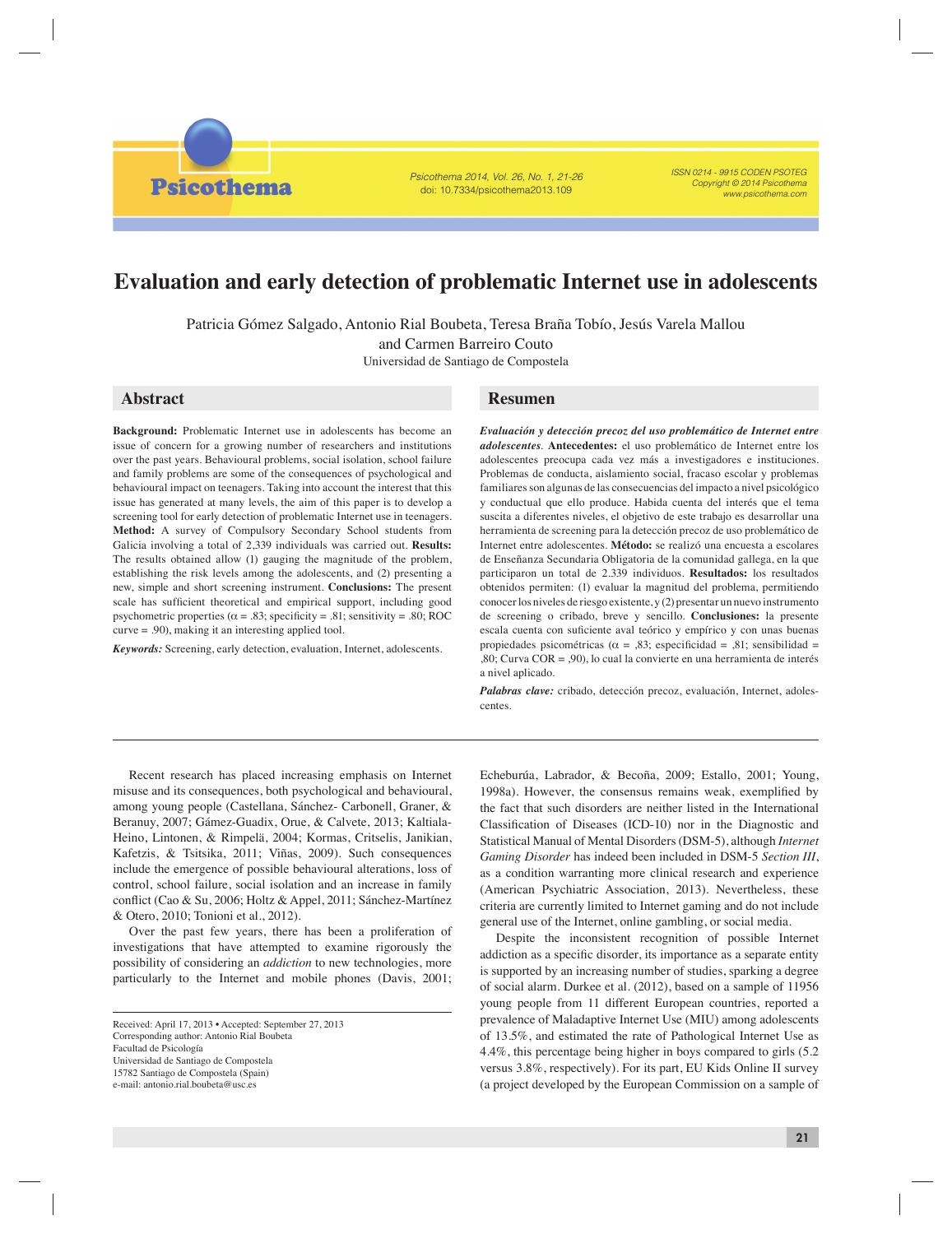25142 children from 25 European Countries) has shown that 30% of 11-16 year-old-children have experienced one or more forms of excessive Internet use «fairly» or «very often» (Livingstone, Haddon, Görzig, & Ólafsson, 2011). Furthermore, the results from EU NET ADB (a research project funded by the European Commission's Safer Internet Programme) have recently been published. Based on a representative sample of 13,284 adolescents aged 14-17 from 7 European countries, this study reported that 1.2% of the total sample present Internet addictive behaviour (IAB), while 12.7% are said to be at risk (Tsitsika, Tzavela, Mavromati, & the EU NET ADB Consortium, 2012).

In Spain, several studies have reported different prevalence rates for young people: from 3.7% of *problematic Internet use* in adolescents aged 14-18 from Madrid (Estévez, Bayón, de la Cruz, & Fernández-Líria, 2009), to 9.9% of *excessive users* among university students (Muñoz-Rivas, Fernández, & Gámez-Guadix, 2010). Other researchers suggested intermediate values, such as the 5% of *Internet overusers* referred by Viñas et al. (2002), the 6.1% with frequent problems because of their Internet use found by Carbonell et al. (2012) or the 6.2% of *pathological users* found by Jenaro, Flores, Gómez-Vela, González-Gil, & Caballo (2007).

In spite of the considerable knowledge now available, it is difficult to integrate the different studies' results and to properly diagnose the current situation. It is not currently possible to reach an agreement on which is the proper term to describe the problem. As stated in the study of Gámez-Guadix et al. (2013), this pattern has been called Compulsive Use, Problematic Internet Use, Internet Addiction, Maladaptive Internet Use or Pathological Internet Use. Although these terms are often used interchangeably, there is still significant controversy, so, in our view, the term used in each case should be chosen with caution.

The influence of distinct sample sizes used, the different reference population, the dissimilar procedures of data collection, and the lack of agreed criteria about what should be considered addiction or not has resulted in a high level of confusion. The multiplicity of evaluation instruments used is also another issue that needs to be resolved (Beranuy, Chamarro, Graner, & Carbonell, 2009; Ceyhan, Ceyhan, & Gûrcan, 2007; De Gracia, Vigo, Fernández, & Marcó, 2002; Young, 1998a; Young, 1998b). Many of the scales developed so far have problems: (a) they are not all specific for adolescent population or their items do not correspond to teenager's reality (Armstrong, Phillips, & Saling, 2000; Nichols & Nicki, 2004); (b) they do not provide data on their psychometric properties (Echeburúa et al., 2009); (c) the size of the samples used for empirical validation is small (Lam-Figueroa et al., 2011); (d) it would be difficult to use them as screening tools given their high number of items (Davis, Flett, & Besser, 2002; García del Castillo et al., 2008), or because they do not provide cut-off points, neither sensitivity and specificity values (Gámez-Guadix et al., 2013; Meerkerk, Van Den Eijnden, Vermulst, & Garretsen, 2009); (e) there are no Spanish versions (Demetrovics, Szeredi, & Rózsa, 2008); and (f) the cultural environment where they were developed seems to have very little to do with Spanish culture (Huang, Wang, Qian, Zhong, & Tao, 2007; Lin & Tsai, 2002).

In short, the research that has been carried out to date with its accompanying abundant literature is contrasted by the lack of agreement on both the conceptualization and evaluation of problematic Internet use. Moreover, some researchers, such as Aboujaoude (2010), have suggested that many of the existing scales have not received adequate psychometric testing.

The present study therefore has a markedly applied objective being the development of an early detection tool of problematic Internet use in adolescents, understanding this as a maladaptive behaviour pattern with interferences in daily life. This instrument must be backed by sufficient theoretical support (integrating the different scales and contributions collected in the literature), based on empirical evidence, and have acceptable psychometric properties, both in terms of reliability, validity, sensitivity and specificity. Furthermore, the study aimed to generate a useful instrument on a practical level, with particular emphasis on conciseness, easy applicability and to contain items appropriate to the adolescent population, and to Spanish culture. Such a new instrument will constitute a benefit in two ways: on the one hand, it will provide data to gauge the magnitude of the problem, reporting existing risk levels, and on the other hand, it will promote early detection or screening of potential risk cases.

#### Method

#### *Participants*

In pursuit of its purpose, a selective methodology and a cross design were used, carrying out a survey of the Compulsory Secondary Education students from Galicia. For the sample selection, two-stage sampling was used: by cluster sampling, for the selection of the first-level units (secondary schools), and by quotas of Gender and Grade, for the selection of the second-level units (individuals). For data collection, a total of 29 secondary schools, public as well as private/subsidized, were randomly selected, in both urban and rural area and from the four Galician provinces, respecting population quotas. The final sample consisted of 2,339 Compulsory Secondary Education students from Galicia, 1,171 girls and 1,168 boys, between the ages of 11 and 18  $(M = 13.77, SD$  $= 1.34$ ). Of these, 1,619 attended public schools and 720 attended private or subsidized schools; 1,239 studied in lower secondary education ( $1<sup>st</sup>$  and  $2<sup>nd</sup>$  grade) and 1,100 were in upper secondary education ( $3<sup>rd</sup>$  and  $4<sup>th</sup>$  grade).

#### *Instruments*

Data collection was undertaken through the application of a questionnaire (developed for a broader study) which included a screening scale of problematic Internet use, comprising 9 Likerttype items, with five answer options ranging from 0 "Strongly disagree" to 4 "Strongly agree", extracted from the review of the literature (see Table 1). For the selection of the items, particular attention has been paid to their theoretical and empirical support and, at the same time, to the possibility of using them for screening problematic Internet use, taking into account some of the *Internet Gaming Disorder* criteria (symptoms of withdrawal, endangering their academic functioning…).

#### *Procedure*

Data was collected in their own classrooms, in small groups (no more than 20 individuals), after prior detailed explanation of the corresponding instructions. The information was collected by a group of researchers from the University of Santiago de Compostela with extensive experience in carrying out this type of work. Participants were informed about the purpose of the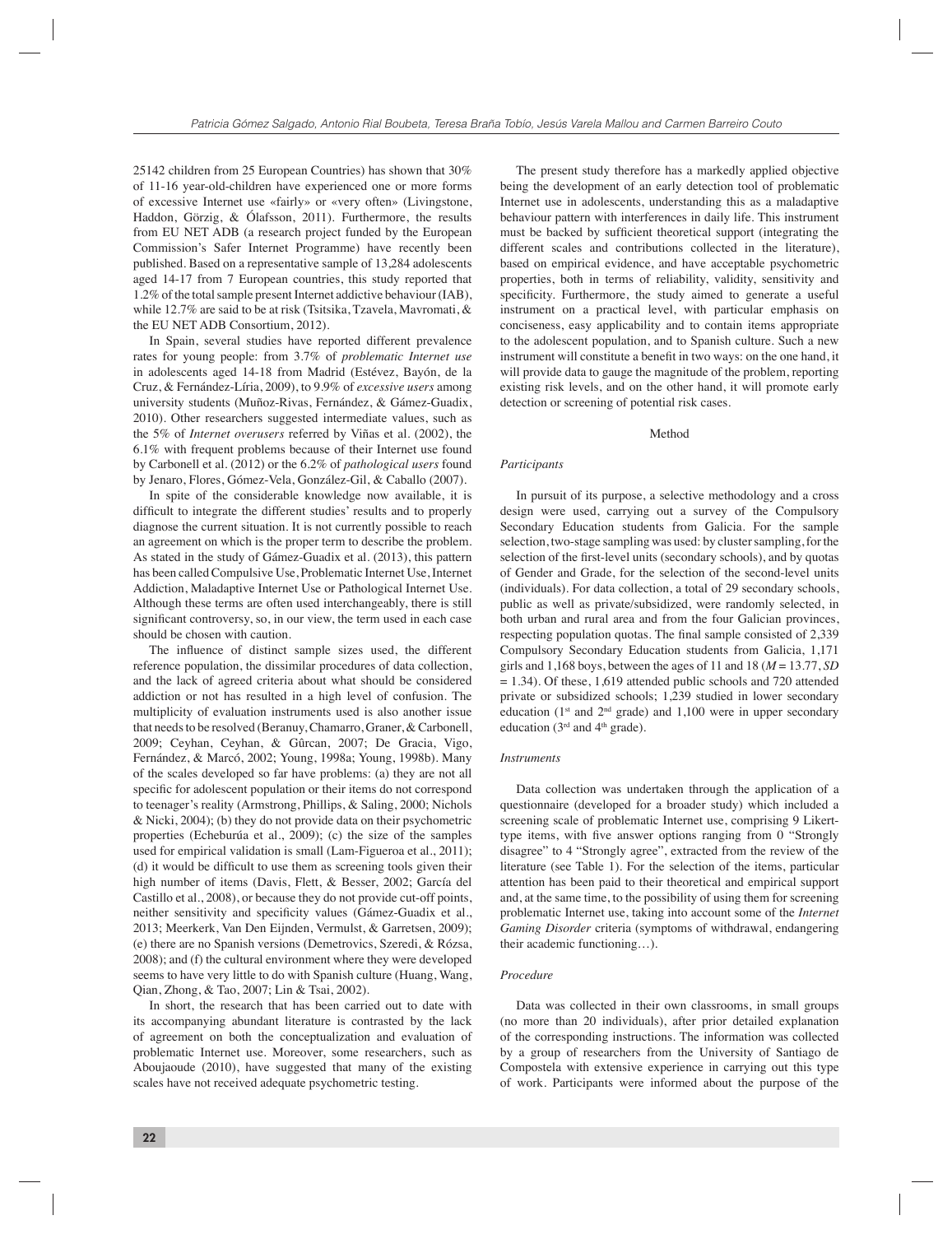| Table 1<br>Items of the initial screening scale and sources                                                                                                                                                             |                                                                                                                                                                  |  |  |  |  |  |
|-------------------------------------------------------------------------------------------------------------------------------------------------------------------------------------------------------------------------|------------------------------------------------------------------------------------------------------------------------------------------------------------------|--|--|--|--|--|
| <b>Items</b>                                                                                                                                                                                                            | <b>Sources</b>                                                                                                                                                   |  |  |  |  |  |
| 1. Para mí es importante poder conectarme<br>diariamente a Facebook, Tuenti [It is important<br>for me to connect daily to Facebook, Tuenti]                                                                            | Davis et al., 2002                                                                                                                                               |  |  |  |  |  |
| 2. En algunas ocasiones he perdido horas de<br>sueño por usar Internet [Sometimes I have lost<br>hours of sleep due to Internet use]                                                                                    | Armstrong et al., 2000<br>Chen, Weng, Su, Wu, & Yang, 2003<br>Demetrovics et al., 2008<br>García del Castillo et al., 2008<br>Huang et al., 2007<br>Young, 1998a |  |  |  |  |  |
| 3. A veces me conecto más de lo que debiera<br>[Sometimes I get online more than I should]                                                                                                                              | Davis et al., 2002<br>Echeburúa et al., 2009                                                                                                                     |  |  |  |  |  |
| 4. En ocasiones prefiero quedarme conectado/a<br>a Internet en lugar de estar con mi familia o<br>amigos/as [At times, I prefer to stay connected<br>to the Internet instead of being with my family<br>or friends]     | Chen et al., 2003<br>García del Castillo et al., 2008<br>Young, 1998b                                                                                            |  |  |  |  |  |
| 5. En ocasiones me pongo de mal humor por<br>no poder conectarme [At times, I get in a bad<br>mood because of not being able to connect to the<br>Internet]                                                             | Demetrovics et al., 2008<br>García del Castillo et al., 2008<br>Lam-Figueroa et al., 2011<br>Young, 1998b                                                        |  |  |  |  |  |
| 6. Cuando estoy conectado/a siento que el tiempo<br>vuela y cuando me doy cuenta llevo horas en<br>Internet [When I am online, I feel time flies, and<br>when I realise I have been on the Internet for<br>hours]       | Beranuy et al., 2009<br>Huang et al., 2007                                                                                                                       |  |  |  |  |  |
| 7. He descuidado mis tareas escolares por<br>conectarme a Internet [I have neglected my<br>homework due to Internet use]                                                                                                | Beranuy et al., 2009<br>Chow, Leung, Ng, & Yu, 2009<br>De Gracia et al., 2002<br>García del Castillo et al., 2008<br>Huang et al., 2007<br>Young, 1998a          |  |  |  |  |  |
| 8. He dejado de hacer cosas importantes para<br>estar conectado/a [I have stopped doing important<br>things to get connected]                                                                                           | Beranuy et al., 2009<br>De Gracia et al., 2002<br>Echeburúa et al., 2009                                                                                         |  |  |  |  |  |
| 9. A veces me siento más cómodo chateando por<br>Facebook, Tuenti que hablando cara a cara<br>con la gente [Sometimes I feel more comfortable<br>chatting on Facebook, Tuenti than talking face<br>to face with people] | Beranuy et al., 2009<br>Caplan, 2002<br>García del Castillo et al., 2008                                                                                         |  |  |  |  |  |

study, and repeatedly assured of the complete anonymity and confidentiality of their responses. This study was carried out with the consent and cooperation from both the school leadership and respective parents' associations, and the participation was entirely voluntary.

#### *Data analysis*

Descriptive statistics (*M*, *SD*, skewness and kurtosis indexes) were calculated to study item distribution at a univariate level, and multivariate normality was tested via Mardia's coefficient. A Confirmatory Factor Analysis (CFA) was conducted to study the factorial structure of the scale, and maximum likelihood (ML) was the chosen method. Cronbach's alphas were estimated to assess internal consistency. In addition, a specificity and sensitivity analysis, and a Receiver Operating Characteristic (ROC) Curve analysis were included. All statistical analyses were carried out by using the IBM SPSS Statistics 20 and IBM SPSS Amos 20.

### Results

Firstly, with regard to Internet use habits, it is worth emphasizing that  $60.4\%$  of teenagers affirmed they accessed the Internet *every day or almost every day*. In addition, 26.8% connected to the Internet *occasionally* (once or twice a week). A large proportion of adolescents were usually connected *between 1 and 2 hours a day* (45.8%), although 10.5% acknowledged they spent *more than 3 hours a day*. The time slot 16.00-21.00 was the most usual time zone of Internet connection (56.8%), although 39.2% of teenagers were connected *between 21.00-00.00* as well, and almost 6% *from midnight.* 36.2% of the interviewees stated that *they are not on Internet all the time they would like*. Another interesting fact is that 55% of adolescents had *Internet access in their own room*, and 15.8% used their mobile phone to navigate the Internet.

With regard to the role of parents, it should be noted that 54% of the interviewees said their parents do not control their Internet use at all. Furthermore, 77.9% of young Internet users had rarely or never had an argument with their parents due to their Internet use, whereas 6.3% declared having problems many times, and 14.6% occasionally.

Finally, in relation to some potentially dangerous uses, 64.3% of adolescents usually *downloaded music, movies, photos… from the Internet*, 40.2% usually *uploaded photos to Facebook or Tuenti*, and 20.4% admitted that *they visit some age-inappropriate webpages*.

With regard to the testing of the scale itself, Table 2 shows descriptive statistics for each of the 9 initial version items. The highest averages corresponded to item 6 (*When I am online, I feel time flies, and I realise I have been on the Internet for hours*), and item 1 (*It is important for me to connect daily to Facebook, Tuenti…*), scoring 2.39 and 2.27, respectively. Meanwhile, the lowest average corresponded to item 4 (*At times, I prefer to stay connected to the Internet instead of being with my family or friends*), scoring 0.95. Related to the variability of response, item 9 (*Sometimes I feel more comfortable chatting on Facebook, Tuenti… than talking face to face with people*) had the most heterogeneous answers (*SD* = 1.47), although there were no large differences across items.

In connection with frequency distribution, items 2, 4, 5, 7, 8 and 9 had positive standardized skewness values, while items 1 and 6 had a strong negative skewness, with absolute values greater than 3. Regarding kurtosis, many of the items showed a platykurtic distribution. Mardia's coefficient was 22.07, indicating no multivariate normality.

| Table 2<br>Descriptive statistics of the initial screening scale |      |           |                 |                 |     |  |  |
|------------------------------------------------------------------|------|-----------|-----------------|-----------------|-----|--|--|
|                                                                  | М    | <b>SD</b> | <b>Skewness</b> | <b>Kurtosis</b> | CШ  |  |  |
| Item 1                                                           | 2.27 | 1.38      | $-4.12$         | $-10.36$        | .49 |  |  |
| Item 2                                                           | 1.10 | 1.45      | 17.57           | $-5.36$         | .59 |  |  |
| Item 3                                                           | 2.02 | 1.46      | $-0.12$         | $-12.53$        | .53 |  |  |
| Item 4                                                           | 0.95 | 1.23      | 21.77           | 3.32            | .53 |  |  |
| Item 5                                                           | 1.42 | 1.43      | 10.71           | $-9.29$         | .61 |  |  |
| Item 6                                                           | 2.39 | 1.42      | $-5.66$         | $-11.22$        | .49 |  |  |
| Item 7                                                           | 1.03 | 1.29      | 18.98           | $-1.11$         | .58 |  |  |
| Item 8                                                           | 1.05 | 1.28      | 19.21           | $-0.19$         | .63 |  |  |
| Item 9                                                           | 1.56 | 1.47      | 7.71            | $-11.27$        | .38 |  |  |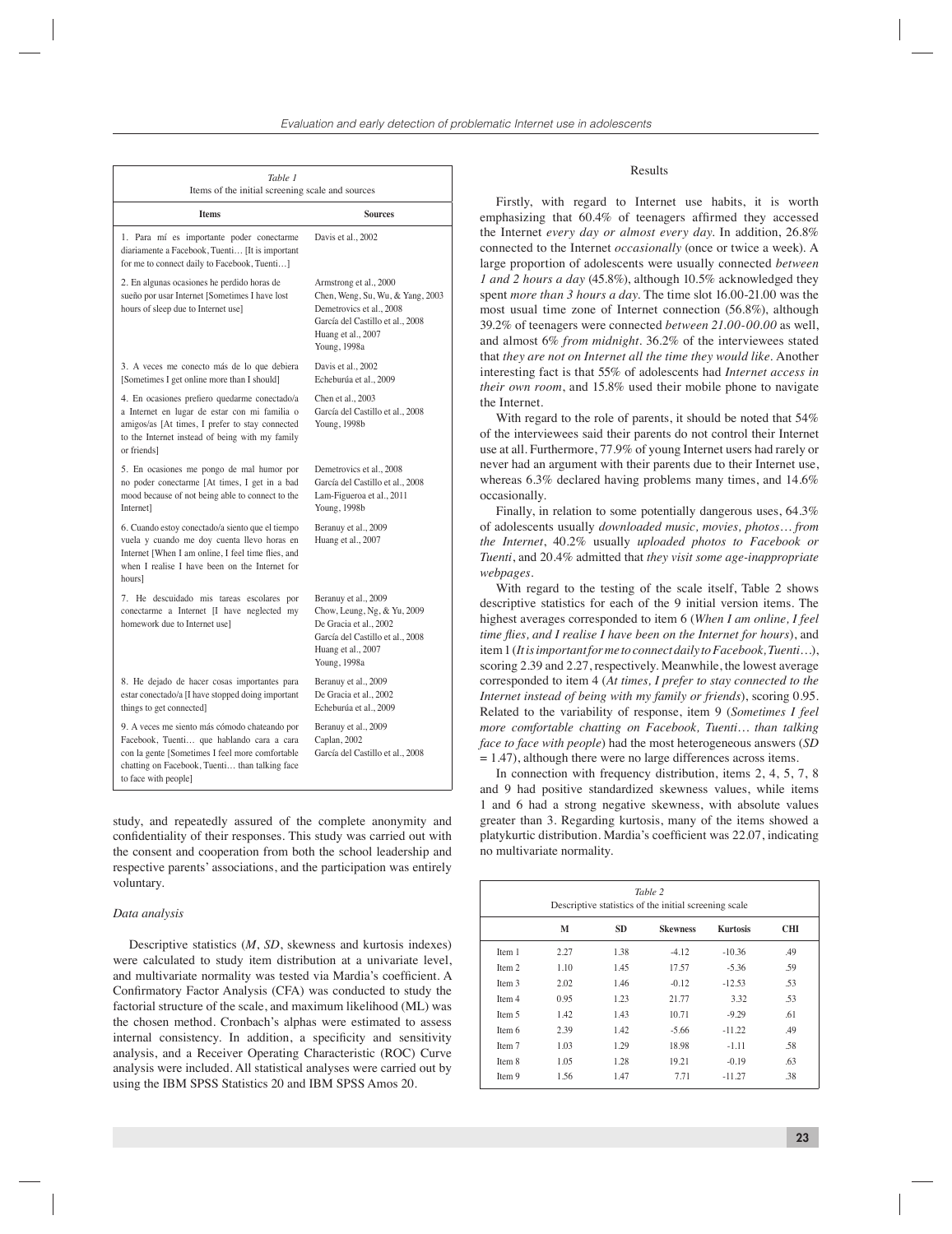In order to analyze the relationship of each item to the whole scale, Corrected Homogeneity Index (CHI) was calculated, obtaining values between .49 and .65 for all items, except item 9 for which the CHI was .38. The internal consistency of this initial version was calculated by Cronbach's coefficient alpha. The total value obtained was very acceptable (.84).

The responses were subjected to factor analysis to examine the psychometric properties of the screening scale of problematic Internet use. A CFA was conducted to confirm one-dimensional factorial structure proposed by Young (1998b). Parameters were estimated using ML, given that studies such as those performed by Curran, West, & Finch (1996) and Tomás & Oliver (1998) have shown that maximum likelihood is robust against violations of normality when samples are large, and in any case, a worse data fit than real one would be provided. Every estimated parameter (see Figure 1) was statistically significant  $(p<.01)$ , and factor loadings (λ) showed high values, except in the case of item 9.

Goodness-of-fit was assessed using different indicators, as recommended by researchers such as Byrne (2009) or Kline (2005):  $\chi^2$ ,  $\chi^2$ /degrees of freedom, Goodness of Fit Index (GFI), Adjusted Goodness of Fit Index (AGFI), Comparative Fit Index (CFI), Normed Fit Index (NFI), Tucker Lewis Index (TLI) and Root Mean Square Error of Approximation (RMSEA). The results from the different fit indices used seemed to show that the scale fits moderately well to the theoretical model (see Table 3). The values of GFI, AGFI, CFI and NFI were higher than .90, the TLI was .89, and the RMSEA (.089) was higher than the reference value recommended by Hu & Bentler (1999).

Because of its low CHI (.38) and its low factor loading in CFA (.41), item 9 was removed. Furthermore, a detailed analysis of modification indices suggested to take into account two specific parameters related to the measurement error correlations between



Figure 1. Confirmatory factor analysis: Initial Structural Model

item 3 and 6 ( $\delta$ 3- $\delta$ 6), and item 7 and 8 ( $\delta$ 7- $\delta$ 8). In order to test the stability of the respecified model, a cross-validation attempt was carried out. The original database was divided randomly into two different subsamples and the same statistical procedure was applied to compare both subgroups. Empirically corroborated goodness-of-fi t indices for the model were high and very similar in both halves (see Table 3). The values of GFI, AGFI, CFI, NFI and TLI were higher than .95, and the RMSEA didn't exceed .08. Furthermore, estimated parameters were similar in both random subsamples (Figure 2 and 3) and measurement error correlations  $(δ3-δ6 and δ7-δ8)$  were statistically significant as well. Finally, the internal consistency of the scale was reanalyzed, obtaining a very acceptable index ( $\alpha$  = .83).

The goodness-of-fit of the model have been substantially improved (see Table 3). With respect to the descriptive statistics of the total sample, taking into account that the 8-item final scale has a theoretical minimum score of 0 and a maximum of 32 points, the mean was 12.22 and the standard deviation was 7.44.

Finally, as there are no consensus diagnostic criteria yet to identify a clinical sample, and in order to try to explore its screening



*Figure 2. Confirmatory factor analysis: Final Structural Model (Half 1)* 



*Figure 3. Confirmatory factor analysis: Final Structural Model (Half 2)* 

| Table 3<br>Confirmatory factor analysis, model fit indices |        |    |         |             |     |      |            |            |     |                      |
|------------------------------------------------------------|--------|----|---------|-------------|-----|------|------------|------------|-----|----------------------|
|                                                            | χŕ     | gl | p       | $\chi^2/gl$ | GFI | AGFI | <b>CFI</b> | <b>NFI</b> | TLI | <b>RMSEA [CI]*</b>   |
| Initial model                                              | 451.16 | 27 | < 0.001 | 16.71       | .94 | .91  | .91        | .91        | .89 | $.089$ $[.082-.096]$ |
| Respecified model (Half 1)                                 | 125.66 | 18 | < 0.001 | 6.98        | .97 | .94  | .95        | .94        | .92 | $.077$ $[.065-.090]$ |
| Respecified model (Half 2)                                 | 106.44 | 18 | < .001  | 5.91        | .97 | .95  | .96        | .96        | .94 | $.070$ $[.058-.083]$ |
|                                                            |        |    |         |             |     |      |            |            |     |                      |

90% Confidence interval for RMSEA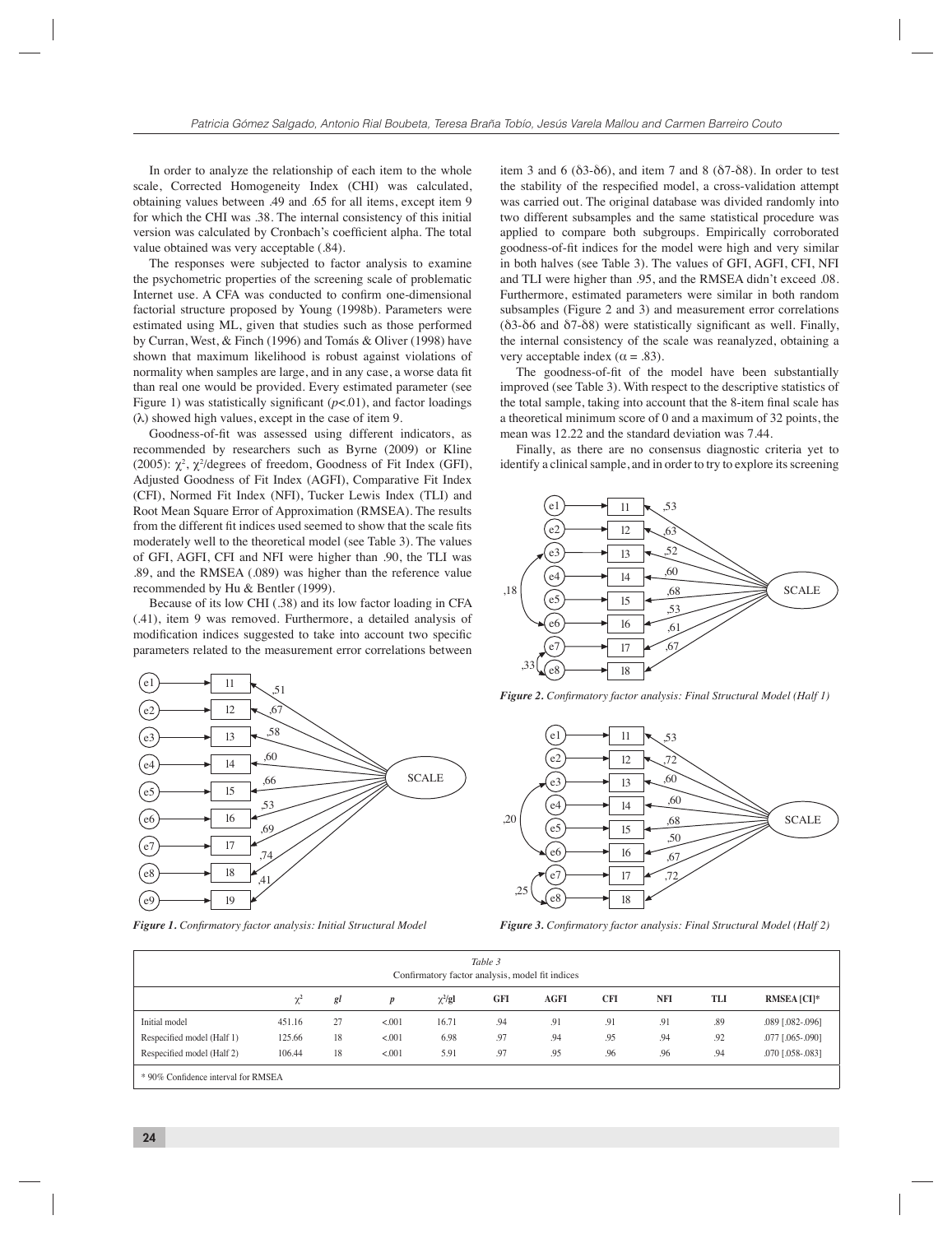capacity, the available sample was divided into two groups: (a) a first one that could be considered "Normal group" and (b) a second one that could be considered "Risk group", consisting of the individuals who connect to the Internet every day, usually more than five hours per day, and have frequent arguments with their parents for this reason. The sensitivity and specificity obtained for different cut-off points are shown in Figure 4. As can be noted, values 18 and 19 achieved the best balance between both indicators. For a score of 19, a sensitivity of 80% and a specificity of 81.2% were obtained, which means the scale would be able to detect 80% of true positives and to reject 81.2% of true negatives. In addition a Receiver Operating Characteristic (ROC) curve analysis was performed to determine optimal cut-off value, obtaining an area under the curve of .90 (see Figure 5). Taking as a cut-off point a score of 19, and applying the screening scale to the available sample, this would mean that 19.9% of Galician adolescents would be classified as potentially problematic Internet users.



Figure 4. Sensitivity and Specificity values for different cut-off points

# Discussion

The current study was designed to develop a screening or early detection tool of problematic Internet use in adolescents. Based on analyses carried out from a sample of 2,339 students from Galicia, a short scale (8 items) developed from the main previous tests (Beranuy et al., 2009; Davis et al., 2002; Echeburúa et al., 2009; García del Castillo et al., 2008; Young, 1998a; Young, 1998b) is presented as a screening instrument with acceptable psychometric properties, in terms of reliability, validity, sensitivity and specificity. This simple and easy to apply tool is adapted to the Spanish cultural context and to the youth language, which means it has a great practical potential. As a screening tool, its use enables the gradation of adolescents on a risk continuum, but it is not diagnostic due to the lack of agreed established criteria and the necessary clinical assessment.

Its application on a representative sample of Compulsory Secondary School students from Galicia revealed that 19.9% of adolescents would be problematic Internet users. Similar prevalence estimates of Maladaptive Internet Use in adolescents (MIU = 13.5%) and Pathological Internet Use ( $PIU = 4.4\%$ ) were recently reported by Durkee et al. (2012). Therefore, our results provide the concerning suggestion that at least 15,000 Galician adolescents are "at risk". strongly reinforcing the need to implement preventive measures.

We are aware of the limitations of this study and we therefore emphasise that it should be considered as an empirical approach the primary purpose of which was to contribute to improved knowledge of the problem and to its evaluation. It is impossible to access clinical samples to test the scale properties because of lack of clinical consensus on diagnostic criteria and no official recognition yet of Internet addiction. However, the fact remains that the scientific community, institutions, and society as a whole are demanding a proactive approach and attitude towards a situation that could become a real problem. This work should be considered a starting point to further address adolescent Internet use in a serious and rigorous way. Future research will lead to an improvement of the developed screening scale and to its clinical validation. In this regard, one of the greatest challenges in this research field is to achieve consensus on what to call (Compulsive Use, Problematic Internet Use, Internet Addiction…) and how conceptualize this pattern, identifying the criteria to use in evaluating. Otherwise the comparison among different studies will remain impossible.



*Figure 5. ROC curve analysis for the final screening scale* 

## References

- Aboujaoude, E. (2010). Problematic internet use: An overview. *World Psychiatry, 9*, 85-90.
- American Psychiatric Association (2013). *Diagnostic and Statistical Manual of Mental Disorders. Fifth edition*. Washington, DC: Author.
- Armstrong, L., Phillips, J.G., & Saling, L.L. (2000). Potential determinants of heavier internet usage. *International Journal of Human-Computer Studies, 53*, 537-550.